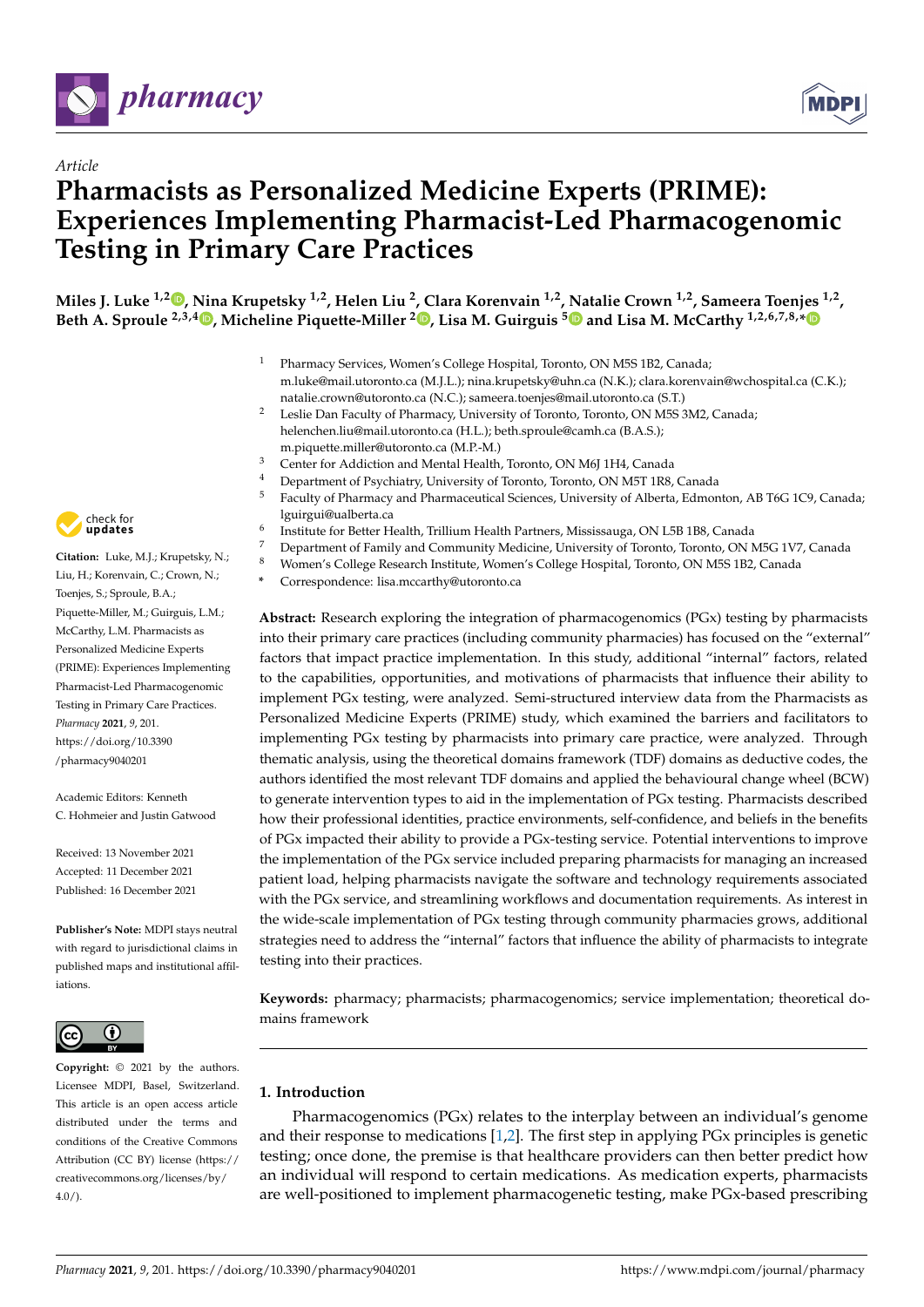recommendations, and educate patients and other healthcare professionals about how to interpret the results of pharmacogenetic tests [\[3\]](#page-10-2). Despite this, barriers to the implementation of PGx in primary care practice include the cost of the service, lack of time, gaps in the knowledge of pharmacists, and a lack of patient motivation  $[4–6]$  $[4–6]$ . The Pharmacists as Personalized Medicine Experts (PRIME) study aimed to address many of these gaps by providing participating pharmacists with a PGx training program, and it then supported these pharmacists as they began offering PGx services in their existing practices [\[7\]](#page-10-5).

Providing PGx services requires that pharmacists perform new tasks within the complex contexts of their existing practice settings. Implementation research can be used to understand the interplay between these new tasks, or the behaviours and the factors that influence the participation of pharmacists in them. Prominent conceptual frameworks used in conducting implementation research include the theoretical domains framework (version 2) (TDF), and the consolidated framework for implementation research (CFIR) [\[8,](#page-10-6)[9\]](#page-10-7). The TDF can guide the identification of the determinants of service implementation that exist at multiple levels (e.g., the individual level, the organizational level, and the health-system level), however, the majority of its 14 domains relate to factors that govern behaviour often conventionally considered to occur at an individual level (i.e., those that are "internal" to the actors implementing and delivering the new service or program) [\[8](#page-10-6)[,10\]](#page-10-8). A unique feature of the TDF is that it complements the capability, opportunity, motivation, behaviour (COM-B) model for understanding behaviour [\[11\]](#page-10-9). The COM-B model suggests that any given behaviour results from the intersection of a person's physical and psychological abilities to perform the behaviour (capability), the social and environmental factors that make the behaviour possible (opportunity), and their beliefs and emotions that stimulate the behaviour (motivation) (for additional details, see Cane et al., 2012) [\[8\]](#page-10-6). The domains of the TDF have been mapped onto the components of the COM-B model, each of which represents antecedents for behaviour and is, thus, a potential target for interventions aimed at promoting behaviour change [\[8,](#page-10-6)[11\]](#page-10-9). The behaviour change wheel (BCW) incorporates the COM-B model and offers a theory-based tool for determining effective intervention strategies and policies for changing a given behaviour [\[11\]](#page-10-9).

Like the TDF, the CFIR is a useful tool for understanding the determinants of implementation; however, the concepts included in the CFIR primarily (but not exclusively) focus on the determinants that act at an organizational or health-system level [\[9,](#page-10-7)[10\]](#page-10-8). One could argue that CFIR focuses on barriers and facilitators that are "external" to the pharmacists who are implementing the services, such as the existence of appropriate reimbursement schedules, lack of time, and the completion of responsibilities  $[4-6,12-14]$  $[4-6,12-14]$  $[4-6,12-14]$  $[4-6,12-14]$ .

PRIME pharmacists experienced varying levels of success in implementing PGx services in their community pharmacies and primary care clinic-based practices. In our evaluation of the PRIME training program, which used CFIR as a sensitizing framework for the interview analysis, a key finding was that pharmacists described a lack of self-efficacy as a potential barrier when recruiting patients to the study [\[7\]](#page-10-5). In this study, we used the TDF as a conceptual model for further exploring the "internal" experiences of PRIME pharmacists that facilitate and hinder the successful implementation of a novel PGx service. Our aims were to further elucidate the factors influencing the integration of PGx testing by pharmacists in their practices and to use the BCW approach to inform future intervention options to support pharmacists with this integration.

## **2. Materials and Methods**

This study was a secondary analysis using a qualitative descriptive approach to data from semi-structured interviews with pharmacists who participated in the PRIME study. The findings of this study are reported according to the Standards for Reporting Qualitative Research (SRQR) [\[15\]](#page-10-12). This study was approved by the Women's College Hospital Research Ethics Board (Protocol 2016-0128E, approved 15 December 2016).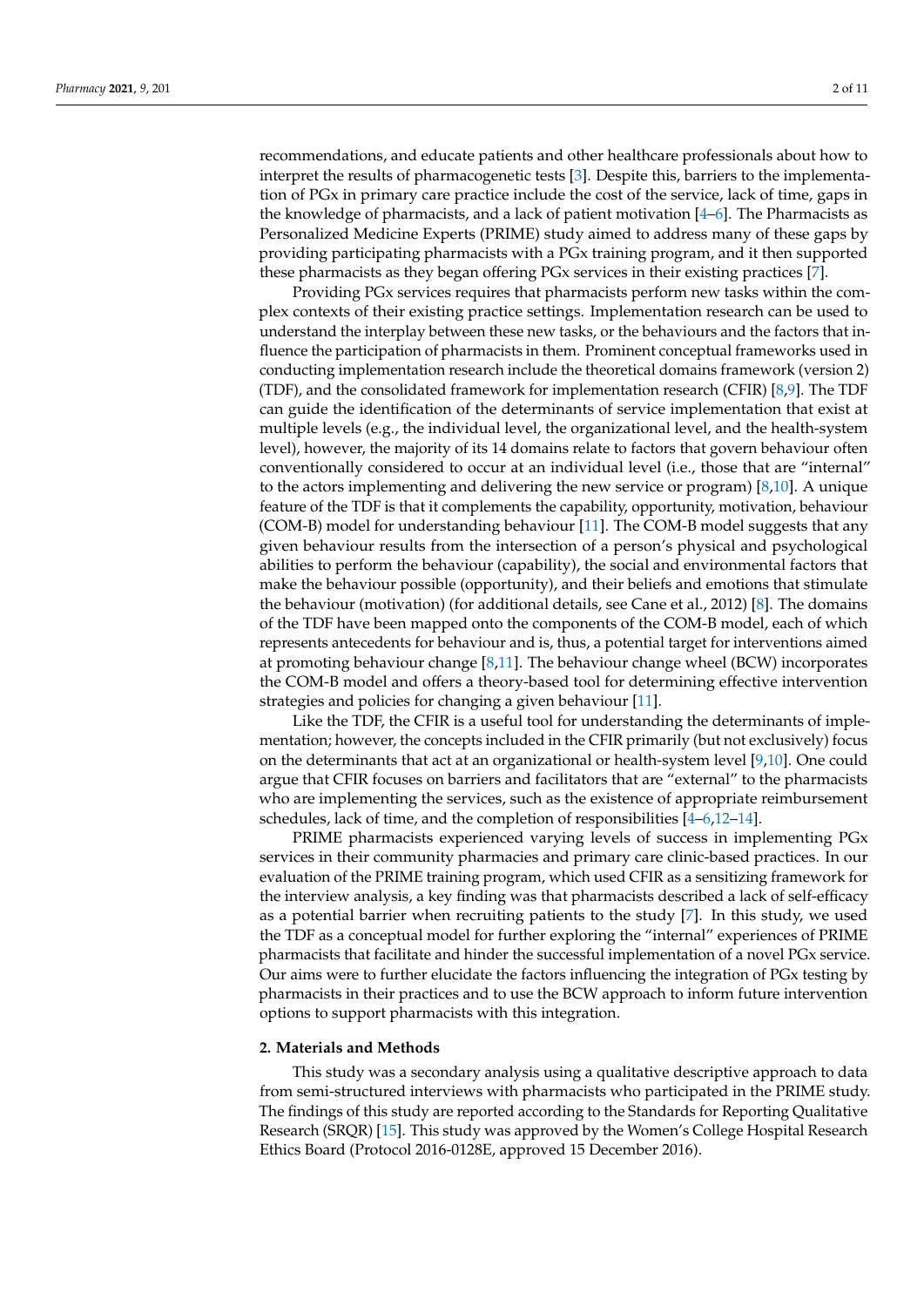# *2.1. Population*

Pharmacists were eligible for participation in interviews if they participated in PRIME. The eligibility criteria from the PRIME study also applied: pharmacists had to have been registered under Part A with the Ontario College of Pharmacists (i.e., permitted to provide patient care) and practicing at least 50% of the total work hours per month in primary care settings, including community pharmacies and interprofessional primary care clinics (referred to as "family health teams" or "nurse-practitioner-led clinics" in our jurisdiction) [\[7\]](#page-10-5). Pharmacists were excluded if they worked primarily in hospital pharmacies or if they had undertaken another pharmacogenomics training program. Participants were also required to speak English, as this was the language of the interviewer.

#### *2.2. Recruitment Strategy*

All study pharmacists who completed the PRIME training program were invited to participate in telephone interviews through an emailed invitation and a study information letter. Potential participants who expressed interest were contacted by telephone to answer any questions regarding the study information letter and to obtain verbal consent before initiating the interview.

## *2.3. Data Collection*

Semi-structured telephone interviews were conducted between February and April 2017. Data collection continued until all interested PRIME pharmacists had been interviewed. The interview guide aimed to obtain an in-depth description of the pharmacists' perceptions and experiences with providing PGx testing in their practice, particularly focusing on the barriers and facilitators. The interview questions were iteratively refined as the interviews progressed. The interviews were audio recorded and transcribed verbatim by an independent transcriptionist. The transcriptions were then verified by the interviewer and de-identified.

# *2.4. Analysis*

Braun and Clark's approach to reflexive thematic analysis was used to code, interpret, and analyze the de-identified interview data [\[16\]](#page-10-13). The 14 domains of the theoretical domains framework (TDF) were applied as deductive codes to the interview data to describe the subjective accounts of the participants' experiences with PGx testing in practice [\[17\]](#page-10-14).

An initial coding manual was prepared by M.L. to specify how the TDF would be applied to the interview data and to provide consistency in our analysis. The manual was independently verified by L.M. for congruency with the TDF and to ensure relevance to the research question. M.L. and H.L. then independently applied the coding manual to the first three transcripts, meeting after each transcript to discuss and make revisions to the manual as necessary. The remaining seven transcripts were coded by M.L. and H.L. without further discussion.

All coded data was reviewed by M.L., H.L., and L.M., and any discrepancies were discussed and reconciled. The analysis then focused on identifying the most relevant theoretical domains (i.e., factors that most strongly influence behaviour) by determining those with multiple or conflicting perspectives present, with evidence of strong ideas or beliefs that could significantly influence the delivery of PGx services, and/or a high frequency across transcripts [\[18\]](#page-10-15). These criteria were applied to coded domains by M.L. and H.L. independently, and then a consensus list of the key theoretical domains was obtained through discussion. Finally, a similar process was used by M.L. and H.L. to independently identify, and then discuss, semantic themes, defined as the explicit patterns of similar concepts in what the interview participants said, within the key theoretical domains. Themes relating to the barriers and facilitators to implementing PGx services in pharmacy primary care practice were then mapped onto the corresponding components of the COM-B framework [\[11\]](#page-10-9).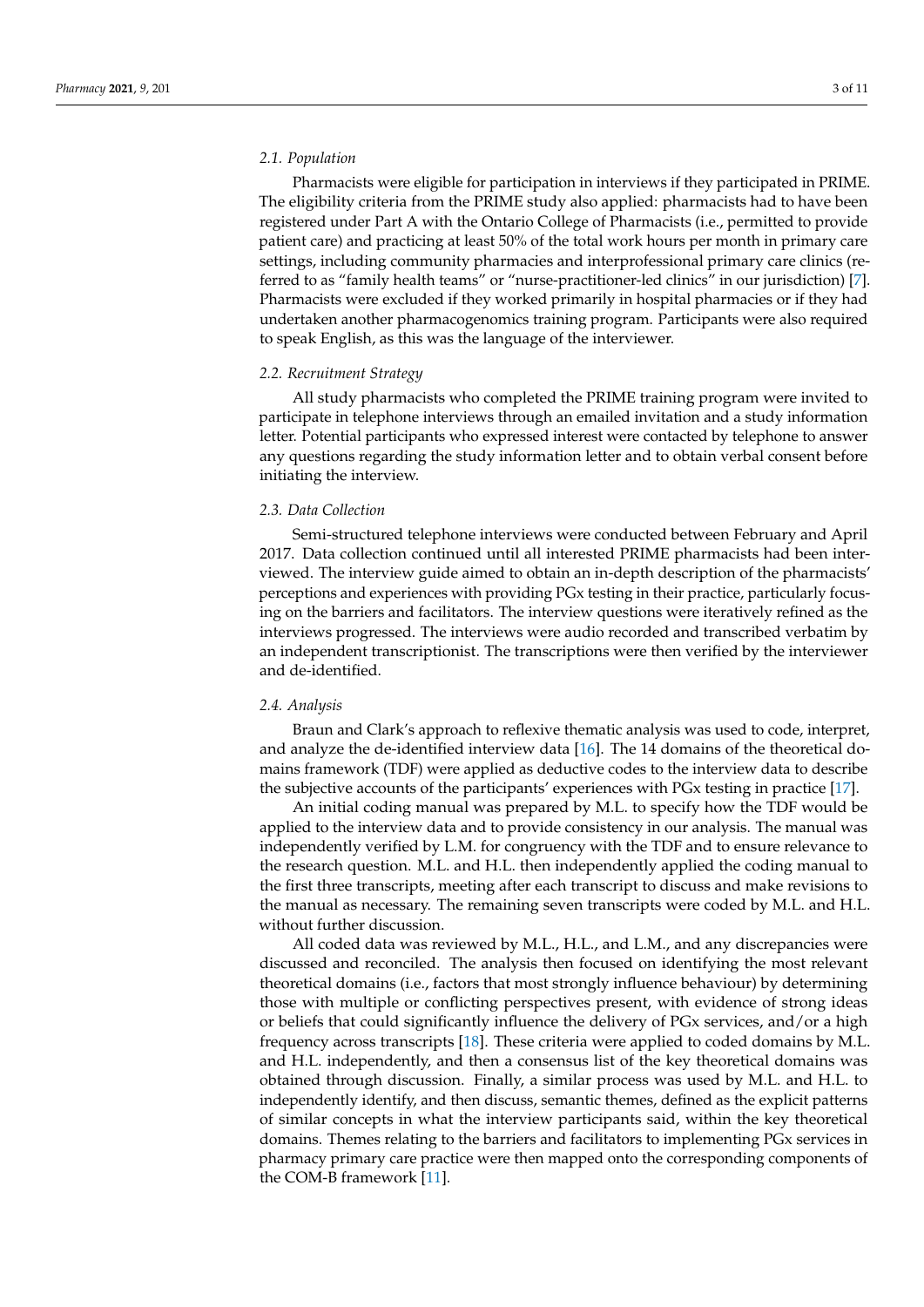# *2.5. Reflexivity*

Reflexivity was used to acknowledge the researchers' underlying biases and to facilitate an understanding of how they influenced the study design and the interpretation of the data [\[19\]](#page-10-16). Before beginning analysis of the interview data, the investigators primarily involved in the data analysis (M.L. and H.L.) prepared statements of reflexivity that described their views and beliefs around pharmacy practice in primary care. Briefly, both researchers shared a desire for expanded scopes of services for pharmacists practicing in the community, and for a greater involvement in the clinical aspects (rather than drug distribution) of patient care. Given both their experiences practicing in busy community pharmacies and M.L.'s experience as a pharmacy resident on an interprofessional primary care team, both researchers expected primary care clinic pharmacists to have a much greater capacity to introduce new time-intensive services into their practices than community pharmacists. However, both researchers also shared the belief that community pharmacists are highly trained medication experts who could support a novel PGx service with additional support and/or changes to their workflows. Given our positionality regarding the barriers faced in busy community pharmacies, our thematic analysis may have been more sensitive to interview data confirming or refuting these barriers. However, we believe that our use of the TDF to guide our analysis and a third investigator to review the coding ensured the quality of the analysis.

## **3. Results**

# *3.1. Participants*

A total of 10 of the 21 pharmacists who completed the PRIME training program responded to the email invitation and partook in interviews. Five of these participants practiced in community pharmacy, four worked in interprofessional primary care clinics, and one participant worked in both of these settings. These practice sites were located across Ontario, Canada, including both urban and rural settings.

#### *3.2. Summary of Findings*

The PRIME pharmacists discussed concepts relating to all 14 of the TDF domains during the interviews. The key theoretical domains that were identified on the basis of the content and patterns observed in the dataset were: (1) Memory, Attention, and Decision Processes; (2) Behavioural Regulation; (3) Social Influences; (4) Environmental Context and Resources; (5) Social/Professional Role and Identity; (6) Beliefs about Capabilities; and (7) Beliefs about Consequences. Themes within these key TDF domains were identified and are presented in the following sections as they relate to the components of the COM-B model (capability, opportunity, and motivation) (Table [1\)](#page-5-0).

**Table 1.** Quotations of pharmacists that are representative of themes identified in the interview data.

| <b>TDF Domain</b>                            | Theme                                                        | <b>Representative Quotations</b>                                                                                                                                                                                                                                                                                                                                |
|----------------------------------------------|--------------------------------------------------------------|-----------------------------------------------------------------------------------------------------------------------------------------------------------------------------------------------------------------------------------------------------------------------------------------------------------------------------------------------------------------|
|                                              |                                                              | <b>CAPABILITY</b>                                                                                                                                                                                                                                                                                                                                               |
| Memory, Attention,<br>and Decision Processes | Providing PGx-based<br>interventions is a<br>complex process | "So in that moment when you're with the patient and you're trying to think on<br>your toes about all the other things you have to do as a pharmacist, you also have<br>to think, okay, what form do I have to get them to fill in now? And then if I hadn't<br>done it in a couple of weeks because I was so busy, I'd kind of forget []."<br>[Participant 599] |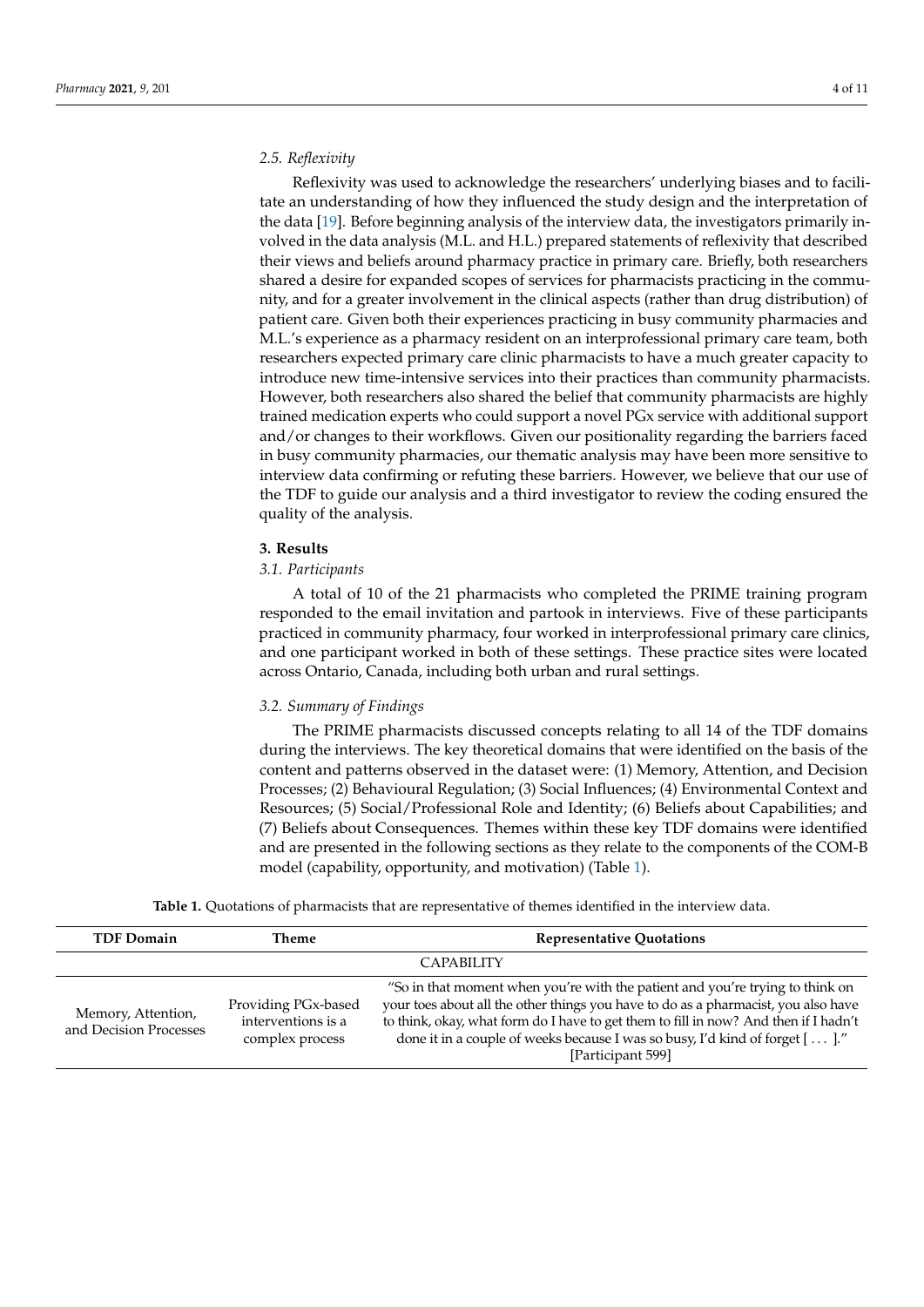**Table 1.** *Cont.*

| <b>TDF Domain</b>                             | Theme                                                                                                                 | <b>Representative Quotations</b>                                                                                                                                                                                                                                                                                                                                                                                                                                                                                                                                                                                                                                                                                              |  |  |
|-----------------------------------------------|-----------------------------------------------------------------------------------------------------------------------|-------------------------------------------------------------------------------------------------------------------------------------------------------------------------------------------------------------------------------------------------------------------------------------------------------------------------------------------------------------------------------------------------------------------------------------------------------------------------------------------------------------------------------------------------------------------------------------------------------------------------------------------------------------------------------------------------------------------------------|--|--|
| Behavioural Regulation                        | Mechanisms to facilitate<br>behaviours involved in<br>the delivery of the PGx<br>service                              | "I started doing things that make it easier for myself though as far as flow goes. [] So<br>at least recording when I've approached the patient. Because that was part of it, right, is<br>the initial flow sheet when you've approached someone, whether or not they've agreed<br>or not to continue with the process. [] I also make a list for myself obviously of all<br>the PRIME patients and when I've actually got the consent done. So it was just kind of<br>figuring out how I was going to do all of that at the beginning. So it's definitely a lot<br>easier now." [Participant 288]                                                                                                                            |  |  |
|                                               |                                                                                                                       | "The people who have joined the study through me have been referred to me by the<br>nurse practitioners. I did a lunch and learn with them when we did the training and it<br>was implemented to give them a low down on the type of patients that we were looking<br>for, and all of that. So, they've been sending them to me through the EMR message<br>system to contact and then get the permission done, and all that good stuff."<br>[Participant 701]                                                                                                                                                                                                                                                                 |  |  |
|                                               |                                                                                                                       | <b>OPPORTUNITY</b>                                                                                                                                                                                                                                                                                                                                                                                                                                                                                                                                                                                                                                                                                                            |  |  |
| Social Influences                             | Relationships with<br>patients influence their<br>enrollment in the PG <sub>x</sub><br>service                        | "In the family health team setting, I didn't have a direct relationship with the<br>individuals. I hadn't seen them for any other reason. In the community pharmacy, it was<br>different. I knew these individuals very well over the years. Did that change how I<br>recruited them? It may be a little bit more convincing that, you know, it just might be<br>something they might find the value of. In the community pharmacy, that relationship<br>kind of helped make it an easy transition." [Participant 432]                                                                                                                                                                                                        |  |  |
|                                               | Personal network of<br>healthcare providers<br>influences the success of<br>PG <sub>x</sub> service<br>implementation | "[ $\ldots$ ] it's harder for us to enroll patients if there aren't more referrals from the<br>physicians and they don't see a benefit in it. So, if there is a way of getting physicians to<br>see a benefit in the program, I think it will be easier to get more patients enrolled in this<br>type of a program." [Participant 517]                                                                                                                                                                                                                                                                                                                                                                                        |  |  |
|                                               |                                                                                                                       | "I found it's much easier for me to work with the physicians in the family health team<br>who are accessible to me, that I can send a message through the EMR [Electronic Medical<br>Record] or I can catch them in person and talk to them, than it is to be able to work with<br>one of the psychiatrists. $[\ldots]$ So, I mean as soon as I saw a patient and we had the [test]<br>results for some of them, I was able to make changes within a day or within that day just<br>because I had accessibility to the physician. And with psychiatry, I mean my one patient,<br>she doesn't have her appointment until the middle of March, you know. I'm not sure<br>when they'll actually make changes. " [Pharmacist 288] |  |  |
| <b>Environmental Context</b><br>and Resources | Fit of PG <sub>x</sub> services into<br>pharmacists' existing<br>workflows                                            | "And again, it's not like the interpretation of the clinical stuff, it's just the process just<br>needs to be catered to the nature of the way pharmacy is right now. Which is: we're still<br>tied to checking prescriptions, right? So, I mean if I had a technician in then maybe the<br>pharmacist would be freed up. [] But just for my situation, I would love to<br>incorporate it in the future. It just would have to fit right into the operations of the<br>pharmacy." [Participant 599]                                                                                                                                                                                                                           |  |  |
|                                               |                                                                                                                       | "So, what I thought was interesting in this study is it really is looking at how feasible is it<br>for pharmacists to perform these new kind of $\dots$ I mean it's still within our counselling<br>and we're doing it anyways. But it's a different field." [Participant 396]                                                                                                                                                                                                                                                                                                                                                                                                                                                |  |  |
|                                               |                                                                                                                       | "So, getting it into my workflow in the style of pharmacy I have is quite easy because I<br>am busy for periods of time but I will take that half hour if I need to with a patient, and<br>make up my fill times for prescriptions afterwards. So for me, it was an easy fit into my<br>workflow because I was having open and honest conversations with a lot of my<br>patients." [Participant 981]                                                                                                                                                                                                                                                                                                                          |  |  |
| <b>MOTIVATION</b>                             |                                                                                                                       |                                                                                                                                                                                                                                                                                                                                                                                                                                                                                                                                                                                                                                                                                                                               |  |  |
| Social/Professional Role<br>and Identity      | Pharmacogenomics as a<br>field of growing<br>importance for<br>pharmacists to be<br>involved in                       | "I think that it's potentially something that will be very prominent in the future as to<br>how we select a medication to personalize therapy. And I wanted to be on the ground<br>level to have a good experience from the very beginning." [Participant 598]                                                                                                                                                                                                                                                                                                                                                                                                                                                                |  |  |
|                                               |                                                                                                                       | "I think for me it was more also just a bit of it was explaining the pharmacy role—right,<br>what else can pharmacists demonstrate that they can do as well. So that was probably<br>more of a motivation than the pharmacogenetics itself." [Participant 396]                                                                                                                                                                                                                                                                                                                                                                                                                                                                |  |  |
|                                               |                                                                                                                       | "As an owner I just saw it as a great opportunity to offer a value-added service so that<br>people know that we're forward thinking and really customizing their care."<br>[Participant 888]                                                                                                                                                                                                                                                                                                                                                                                                                                                                                                                                  |  |  |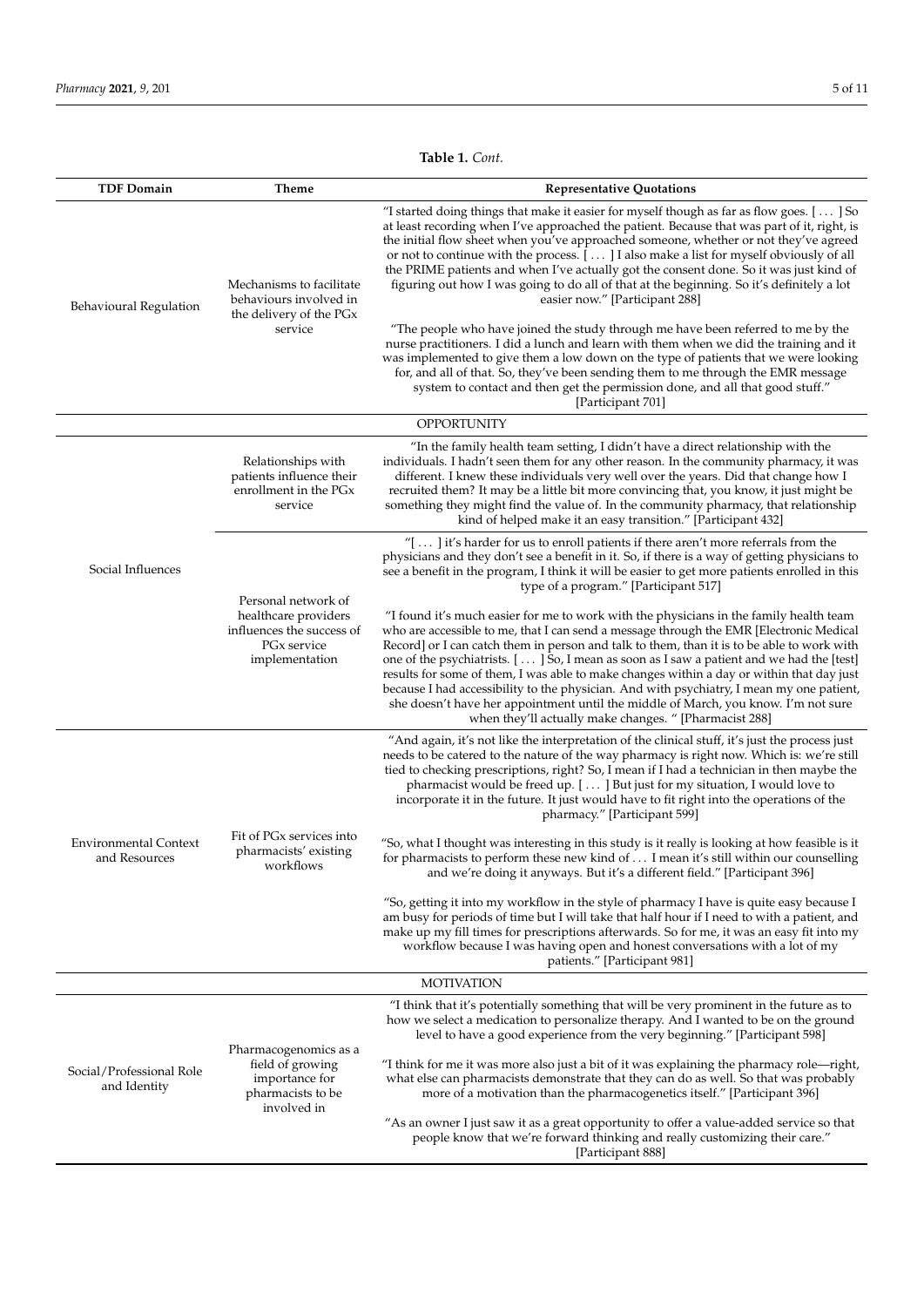<span id="page-5-0"></span>

| <b>TDF Domain</b>             | Theme                                                                                  | <b>Representative Quotations</b>                                                                                                                                                                                                                                                                                                                                                                                                                                                                                                                                                                                                                                                                                                |
|-------------------------------|----------------------------------------------------------------------------------------|---------------------------------------------------------------------------------------------------------------------------------------------------------------------------------------------------------------------------------------------------------------------------------------------------------------------------------------------------------------------------------------------------------------------------------------------------------------------------------------------------------------------------------------------------------------------------------------------------------------------------------------------------------------------------------------------------------------------------------|
| Beliefs about Capabilities    | Lack of confidence in<br>knowledge/abilities as a<br>barrier to recruiting<br>patients | "I feel that I definitely have a better understanding than I had before. I definitely have<br>more resources that I've learned about through this process. So if I were to be asked a<br>question, I think I can be able to find the right resources to provide some opinion. $[\,\dots\,]$<br>But I wouldn't necessarily consider myself an expert or anything like that  if I felt<br>more competent with it, then maybe I would prioritize that more in terms of my time to<br>look for these patients." [Participant 396]                                                                                                                                                                                                   |
| Beliefs about<br>Consequences | PG <sub>x</sub> offers potential<br>improvements in patient<br>outcomes                | "Yeah, there's a few patients that were $[\dots]$ really hesitating [to start a medication]<br>because of either previous experiences with side effects with medications or are really<br>hesitant because they've only heard or read the drug profile, which is often quite<br>negative when it comes to adverse events and things like that. So having that study,<br>explaining how things may work in your body, which ones may not affect you or cause<br>as many side effects, I think just provided a little bit more assurance to the patient. So,<br>I've had two of those patients who actually were willing to resume therapy because of<br>the study. I think it makes them feel more empowered." [Participant 396] |
|                               |                                                                                        | "When I first signed up, I would say it was probably just another service that I thought I<br>could offer to them. I wanted to see what kind of place it would have in the pharmacy.<br>But after doing the study, like the training and now incorporating it, I see a value in it<br>and it does interest me. I feel like it could give me more information and an edge in<br>terms of being able to treat patients." [Participant 888]                                                                                                                                                                                                                                                                                        |

**Table 1.** *Cont.*

# *3.3. Capability*

TDF domains relating to the psychological "capability" component of the COM-B model that were prominent in our dataset included Memory, Attention, and Decision Processes, and Behavioural Regulation.

Pertaining to Memory, Attention, and Decision Processes, pharmacists described the delivery of PGx services as a complex process involving numerous discrete steps and documentation requirements, all of which felt cumbersome for the pharmacists and patients. Overall, some pharmacists found it difficult to manage higher patient loads, and some patients lost interest in completing PGx testing at various points in the process. Not all pharmacists were explicit about which components of the service added complexity; as such, it is unclear if delivering the PGx service in the context of the PRIME study (with additional documentation and reporting requirements) was what caused the complexity, or if it was the PGx service itself. There was similar ambiguity regarding whether patients lost interest in completing the symptom questionnaires and other documentation for the study, or if there was waning motivation over time to follow up with pharmacists about the clinical implications of their PGx test results.

Relating to Behavioural Regulation, the pharmacists described mechanisms they developed or adapted in order to facilitate the completion of the behaviours involved in the delivery of the PGx service. These included using the existing electronic medical record (EMR) software of their practices to schedule patient appointments, downloading mobile applications to aid in patient and data tracking, and sending symptom questionnaires to patients ahead of appointments to facilitate monitoring. Several pharmacists also promoted the PGx services to prescribers and other healthcare workers within their networks to generate patient referrals into the service.

#### *3.4. Opportunity*

Social Influences, and Environmental Context and Resources were also determined to be key TDF domains in our dataset.

Two themes were identified within Social Influences. Pharmacists described: (1) Building and leveraging relationships with patients to facilitate patient recruitment in the PGx service; and (2) The impact of relationships within their personal network of healthcare providers on the success of PGx service implementation.

In terms of recruiting patients, pharmacists found patients were generally interested in undergoing genetic testing for the purposes of optimizing their pharmacotherapy. However,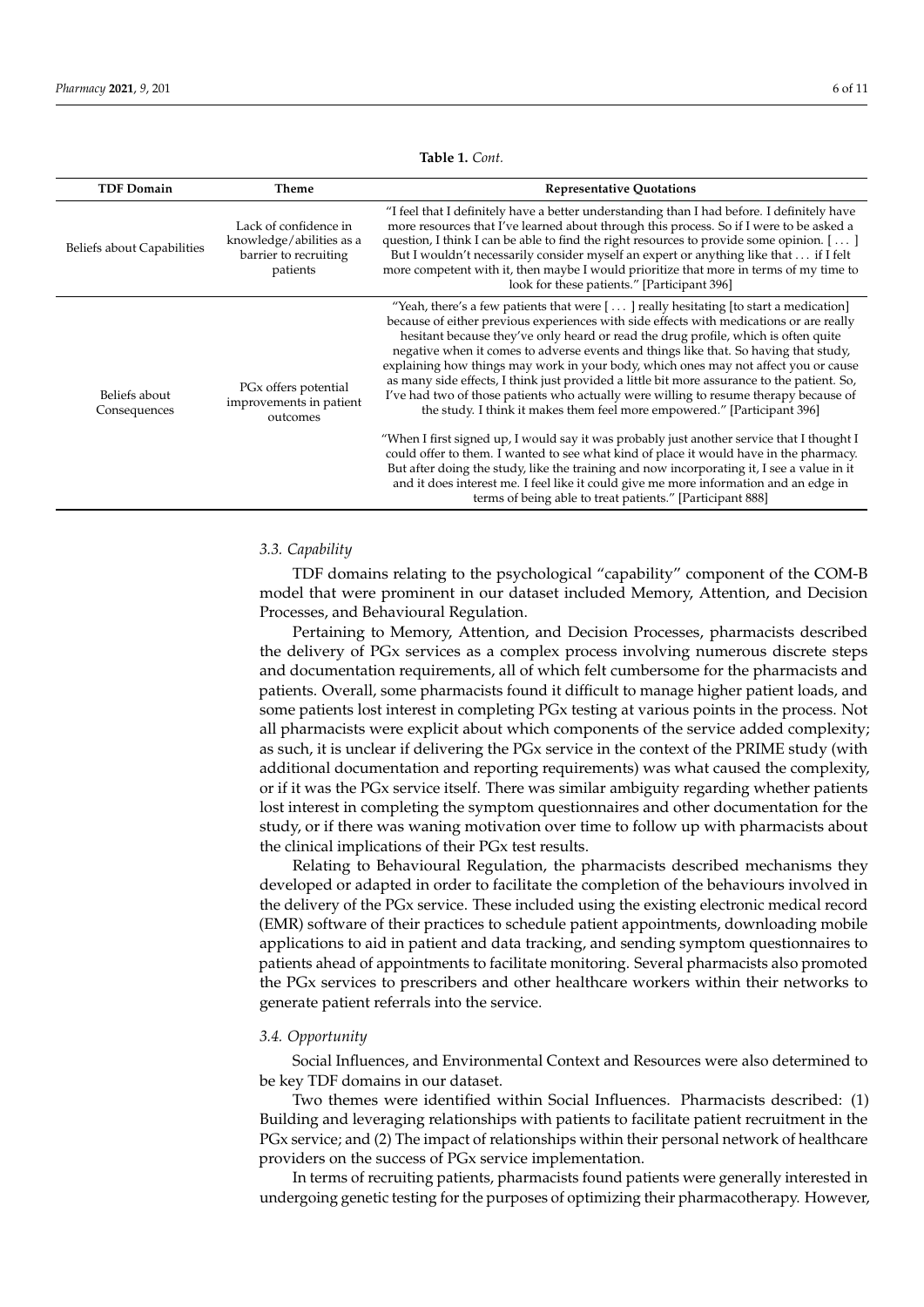pharmacists considered patients' concerns regarding consent, privacy, and the ownership of their genetic information as barriers to patient recruitment. Pharmacists experienced challenges with the recruitment and follow-up of people who were less well known to the pharmacists and attributed the low engagement to low patient motivation as part of mental health conditions and discomfort in interacting with unfamiliar healthcare providers. Conversely, pharmacists reported success in recruiting patients with whom they had pre-existing relationships. Pharmacists described the cultivating of trust between the patient and pharmacist as helpful to overcoming some patient-specific barriers. Patient– pharmacist relationships led to greater patient willingness to enroll and participate in the PGx service.

Similarly, pharmacists found that the success of the PGx service was influenced by the network of healthcare providers with whom they worked. Some pharmacists worked closely with physicians who were unaware of the possible applications of PGx testing in guiding prescribing decisions, resulting in few or no referrals for PGx testing from them. Some pharmacists increased awareness of the PGx service by hosting "lunch and learn" presentations, or by recruiting patients themselves and demonstrating the potential benefits of PGx to those patients' prescribers. As awareness increased, so too did referrals from prescribers. Pharmacists working in interprofessional primary care clinics contrasted their success working with the clinic's family doctors against their difficulties working with external psychiatrists, who were not as accessible or willing to act on pharmacists' PGx-based recommendations because of the lack of an existing working relationship. One pharmacist described having customized their approaches to effective verbal and written communication with the physicians in their area to align with physician preferences, learned through previous encounters with those physicians (e.g., pharmacotherapy recommendations were more acceptable to physicians when presented with straightforward actions, rather than when they included descriptions of detailed evidence). This strategy facilitated the physician buy-in to the PGx service and the acceptance of their PGx-based recommendations.

Within the domain, Environmental Context and Resources, pharmacists commented on the fit of the PGx service into their existing workflow. Pharmacists from both practice settings reported insufficient time, competing work priorities, and inadequate staffing as barriers to implementing PGx services. Barriers to PGx services also differed with respect to practice settings. Pharmacists in the community reported dispensing prescriptions as a barrier, and pharmacists in primary care clinics cited their involvement in other programs offered at their practice setting (e.g., smoking cessation, warfarin monitoring). Common across both practice settings was pharmacists reporting working longer hours to accommodate the integration of the PGx service into their practice.

Conversely, some pharmacists described features of their existing workflows that facilitated the incorporation of PGx services into their practices. One community pharmacist described their practice as "the new model of pharmacy where you actually spend the time with the patient, getting to know them, being one of their primary healthcare providers" (Participant 981). As such, the assessments, counseling, and care planning involved in the PGx service aligned closely with the existing services offered by the pharmacist. Similarly, some primary care clinic pharmacists noted that PGx-related behaviours (e.g., identifying drug therapy problems, or providing pharmacotherapy recommendations to prescribers) were consistent with the care they routinely provided. For these pharmacists, pharmacogenetics was not an added responsibility but, rather, a tool they used to better inform their clinical activities. Furthermore, the appointment-based scheduling of the primary care clinic-based pharmacists' patient interactions ensured that their workload remained manageable.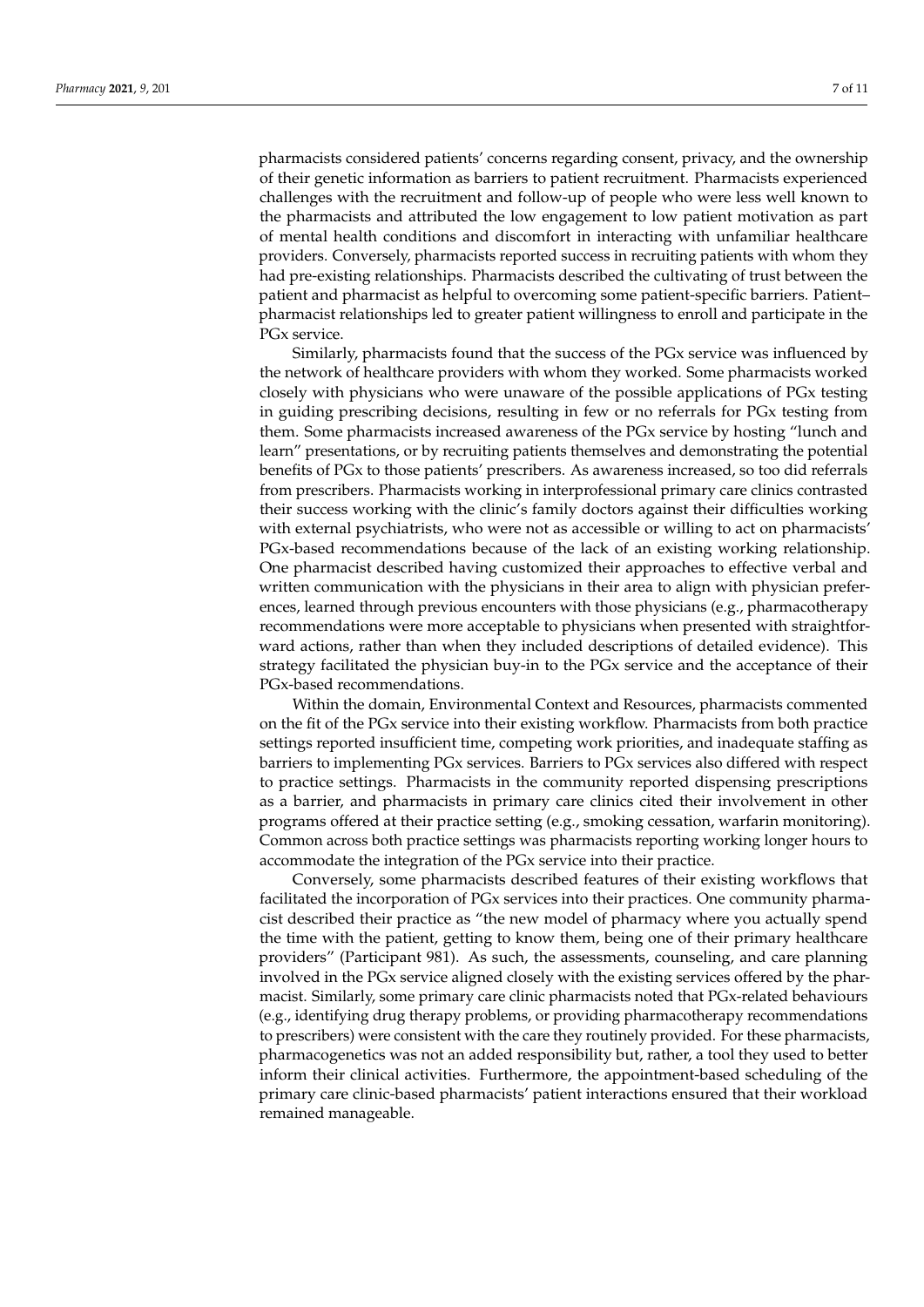# *3.5. Motivation*

Three key theoretical domains mapped onto the "motivation" component of the COM-B model: Social/Professional Role and Identity; Beliefs about Consequences; and Beliefs about Capabilities.

A common motivator for the pharmacists' delivery of PGx services was their belief that the use of PGx will become more widespread in the future, and the leadership role they expect pharmacists to play in its growth (i.e., Social/Professional Role and Identity). They shared a desire for pharmacists to support other healthcare providers implementing PGx services and making PGx-based prescribing decisions. Pharmacists recognized the potential for the significant improvements in patient outcomes that PGx could provide (Beliefs about Consequences). They viewed PGx as an opportunity for them to add value by tailoring pharmacotherapy to the genetic phenotypes of individual patients. Some pharmacists practicing in the community were also motivated to implement PGx services as a strategic business decision in order to increase patronage at their pharmacy.

On the other hand, some pharmacists spoke candidly about a lack of confidence in their knowledge and abilities as a barrier to recruiting patients for the PGx service (Beliefs about Capabilities). Some pharmacists remarked that they felt confident upon completing the PRIME training program, but that this confidence waned as time passed and that the knowledge and skills acquired in the program became more difficult to recall. Regardless of their levels of confidence in their capabilities, multiple pharmacists reported a desire for additional training in pharmacogenomics, or a "refresher course", to make them feel more comfortable recruiting patients into the program.

# **4. Discussion**

In this study, which involved a secondary analysis of interviews with pharmacists, the application of the TDF framework revealed "internal" facilitators and barriers with respect to integrating PGx testing in pharmacy practice. Successful implementation was dependent on features of the pharmacists' professional identities, practice environments, self-confidence, and the perceived benefits of adding PGx testing to their practice.

Previous work identified a lack of pharmacogenomic education and knowledge as key barriers preventing the uptake of PGx services into primary care pharmacy practices [\[12](#page-10-10)[,20–](#page-10-17)[24\]](#page-10-18). The PRIME training program addressed these barriers by providing pharmacist participants with both theoretical and practical knowledge for applying PGx in practice, such as drug–enzyme pairings and how to effectively communicate about PGx with patients, respectively. However, possibly because PRIME did not specifically address how participants would integrate the study procedures into their existing practice settings and workflows, pharmacists reported logistical and administrative gaps in their capabilities to deliver PGx services. Thus, future interventions may be more successful if they were designed to prepare pharmacists for managing an increased patient load, for navigating any software and technology requirements associated with the PGx service, and for streamlining workflows and documentation requirements as much as possible (e.g., sending patients symptom questionnaires to be completed in advance, or conducting follow-up via telephone rather than in person).

Incorporating this practical learning into the curriculum of a PGx training program aligns with the "education", "training", and "modelling" intervention types suggested by Michie, Atkins, and West (2014) to address the behavioural barriers relating to the TDF domains, Memory, Attention, and Decision Processes, and Behavioural Regulation [\[11\]](#page-10-9). An alternative intervention type would be to address these logistical gaps through "enablement", wherein, for example, the training program faculty would assume an active role in the administrative aspects of the service (e.g., scheduling appointments, administering symptom questionnaires, creating templates for clinical documentation, etc.). Doing so would enable pharmacists to focus solely on the clinical aspects of the PGx service.

Similarly, "enablement" and "environmental restructuring" would be appropriate interventions for addressing the pharmacists' concerns around environmental contexts and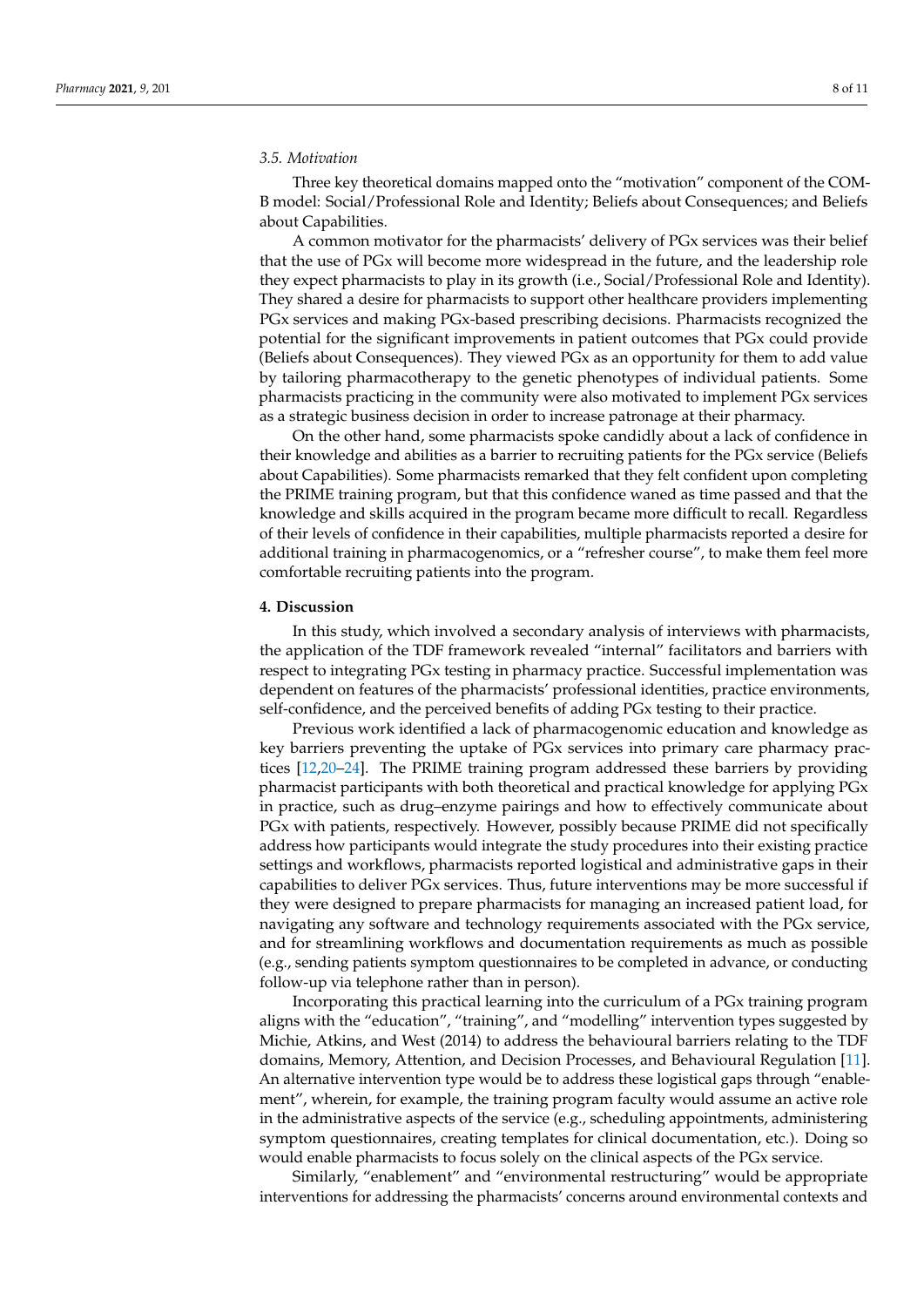resources [\[11\]](#page-10-9). Specific strategies are inherently unique to the practice setting: pharmacists in interprofessional primary care clinics may require adjustments to their schedule so that they are allotted time to specifically devote to the PGx service; community pharmacists may benefit from larger-scale changes, such as additional staffing and automated on-screen prompts for staff to inquire about the interest of eligible patients in PGx testing.

Interestingly, some community pharmacists who reported minimal difficulty in incorporating the PGx service into their existing workflows described practice settings with additional support for medication dispensing. Likewise, the Innovative Canadian Pharmacogenomic Screening Initiative in Community Pharmacy (ICANPIC) study (2017), which demonstrated the feasibility of a comprehensive PGx service in two community pharmacies that offered a suite of "professional" (i.e., nondispensing) services and were "adequately staffed to balance dispensing responsibilities with clinical pharmacy activities" [\[25\]](#page-10-19).

Another option for environmental restructuring would be creating a reimbursement schedule that provides a funding mechanism for pharmacies for providing PGx-based testing and consultations [\[13\]](#page-10-20). Breaux et al. (2021) suggest that the community-pharmacybased delivery of PGx services is cost-effective and holds the potential for cost savings [\[26\]](#page-10-21). Green Shield Canada (GSC) is a health benefits provider that has acted on these preliminary findings by creating a new program to reimburse pharmacists for facilitating PGx testing and for providing counselling to GSC health plan members not responding to, or experiencing adverse effects from, their current drug therapy for generalized anxiety disorder and major depressive disorder [\[27\]](#page-10-22). GSC intends to eventually expand this program to other conditions; to date, there has been limited economic analysis of PGx, and further research may be needed to support the widespread adoption of such reimbursement schedules.

The motivation of pharmacists to apply PGx services was bolstered by their belief in PGx as a valuable addition to the professional role of pharmacists, and as beneficial to patient health. Pharmacists who participated in this research may have inherent positive beliefs and motivations. Future research measuring the presence of these beliefs would determine the value in adding "persuasion" or "modelling" interventions to similar PGx training programs for pharmacists [\[11\]](#page-10-9). Modelling (e.g., stories of successful implementation in community practice) may also address barriers in the Social Influences and Behavioural Regulation domains.

#### *4.1. Limitations*

Of the 21 pharmacists who participated in the PRIME PGx training program, only 10 responded to emails asking them about their interest in participating in interviews about their experiences implementing PGx in practice. This allows for the possibility that not all relevant data were uncovered during the interviews. However, equal representation of pharmacists working in different primary care practice settings (i.e., community pharmacies and interprofessional-team-based clinics) was achieved, allowing for the consideration of a diverse range of barriers and facilitators affecting the implementation of PGx services in variable contexts.

One might contend that studies employing the TDF to explore a phenomenon would ideally use the theoretical framework not only for analysis but also to guide the study design and data collection [\[17\]](#page-10-14). In this paper, we describe a secondary analysis using the TDF that was not planned at the time that the interviews with the PRIME pharmacists were conducted. Therefore, the interviews were not explicitly designed to solicit responses directly relating to TDF domains, possibly resulting in the omission of data that would have further informed the analysis (e.g., pharmacists described the delivery of the PGx service as a complex process, but interviews did not probe into which components of the service added complexity). That said, the interviews included many open-ended prompts that invited the participants to discuss all aspects of the program implementation that they felt were most important. These factors, as well as a preliminary appraisal of the interview transcripts to assess the fit of our data to the TDF, were considered when designing the proposed study and were acknowledged during our analysis.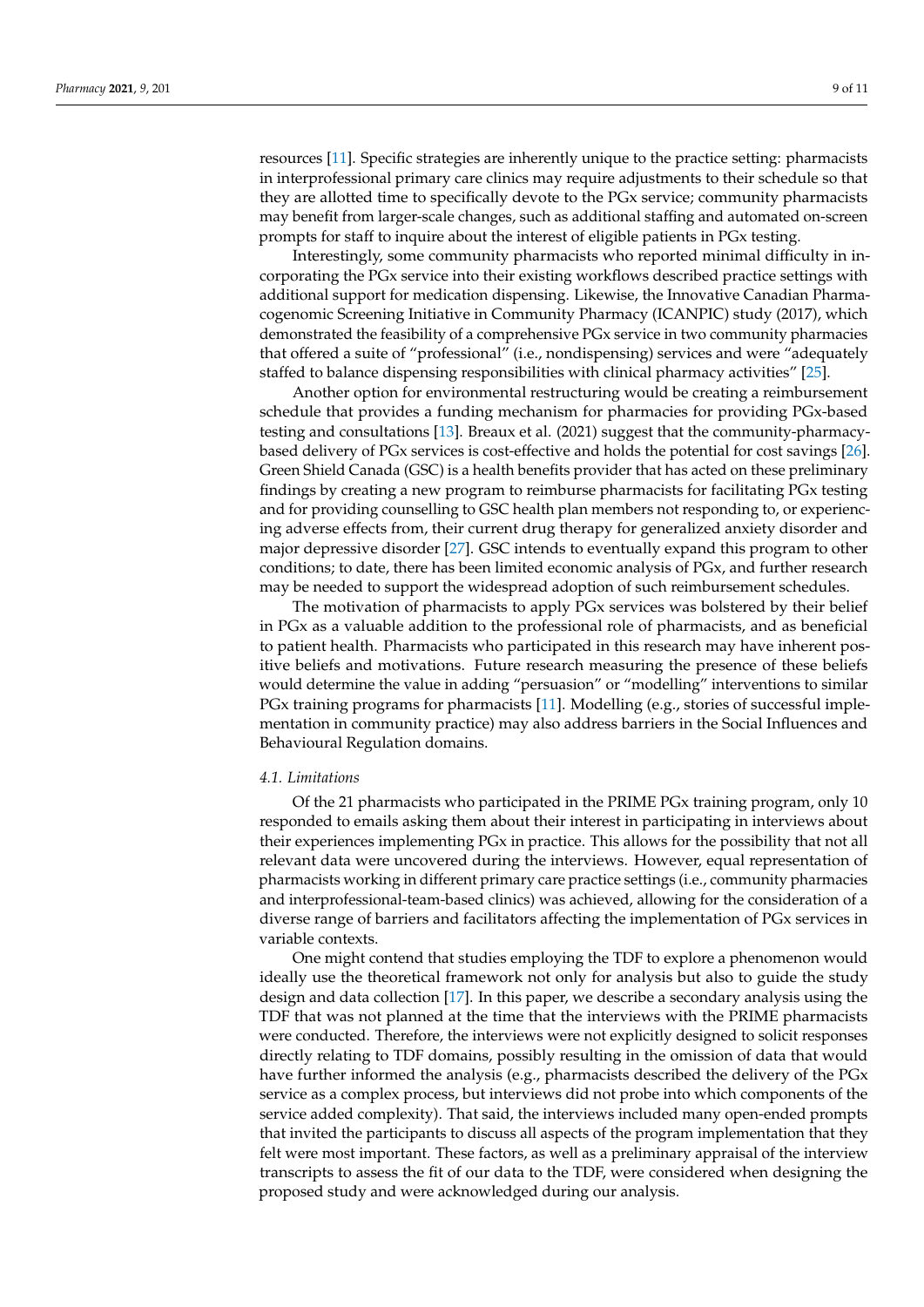# *4.2. Future Research*

Additional opportunities for future research include evaluating the viability of intervention types and the specific interventions described by the COM-B model and the pharmacist participants, respectively. Criteria, such as APEASE (affordability, practicability, effectiveness and cost-effectiveness, acceptability, side-effects and safety, equity), can be used to evaluate the promise of future interventions that can then be implemented and evaluated [\[11\]](#page-10-9). Such interventions could be incorporated into existing PGx training programs, such as those created by Breaux et al. or the PRIME group, and then studied iteratively for their effects on the successful implementation of pharmacist-led PGx services [\[7,](#page-10-5)[26\]](#page-10-21).

## **5. Conclusions**

Pharmacists described how their professional identities, professional relationships, practice environments, self-confidence, and belief in the benefits of PGx influenced the degree of success they experienced in performing the complex processes involved in the PGx service. Given the inconsistent uptake of the PGx service across the participating pharmacists, our findings suggest that pharmacists must possess a combination of these factors for implementation to be successful. The TDF model was used to articulate the barriers and facilitators of service implementation encountered by these pharmacists. Enablement, environmental restructuring, and persuasion are the potential intervention types suggested by the BCW to address these barriers and equip primary care pharmacists with the capability, opportunity, and motivation to implement and deliver a PGx service in their practice.

**Author Contributions:** Conceptualization, M.J.L., N.K., C.K., N.C. and L.M.M.; methodology, M.J.L., N.K., L.M.G. and L.M.M.; formal analysis, M.J.L., H.L. and L.M.M.; data curation, M.J.L. and H.L.; writing—original draft preparation, M.J.L., L.M.M. and S.T.; writing—review and editing, M.J.L., N.K., H.L., C.K., S.T., N.C., M.P.-M., B.A.S., L.M.G. and L.M.M.; supervision, L.M.M.; project administration, M.J.L. and L.M.M. All authors have read and agreed to the published version of the manuscript.

**Funding:** This secondary analysis of interview data received no external funding. The PRIME study was supported by an Innovation Fund grant from the Canadian Foundation for Pharmacy. In-kind contributions were provided by the Leslie Dan Faculty of Pharmacy (Continuous Professional Development Program) at the University of Toronto, Women's College Hospital, and the Centre for Addiction and Mental Health (CAMH). The PRIME study partnered with the CAMH IMPACT Study for the pharmacogenetic testing phase.

**Institutional Review Board Statement:** The study was conducted according to the guidelines of the Declaration of Helsinki and approved by the Institutional Review Board of Women's College Hospital (protocol code 2016-0128E, approved 15 December 2016).

**Informed Consent Statement:** Informed consent was obtained from all subjects involved in the study.

**Data Availability Statement:** The data presented in this study are available upon request from the corresponding author. The data are not publicly available in order to maintain the privacy of the study participants.

**Acknowledgments:** The authors would like to acknowledge Daniel Mueller for his role as a coinvestigator on the PRIME study.

**Conflicts of Interest:** Natalie Crown reports honoraria for presenting about pharmacogenomics from the University of Toronto, the Canadian Pharmacists Association, and the Ontario Pharmacists Association. Lisa McCarthy reports honoraria from the Canadian Pharmacists Association for a presentation about pharmacogenomics. Micheline Piquette-Miller is on the advisory board of Geneyouin Inc. and has received honoraria from Geneyouin for presentations about pharmacogenomics. The funders had no role in the design of the study; in the collection, analyses, or interpretation of data; in the writing of the manuscript; or in the decision to publish the results.